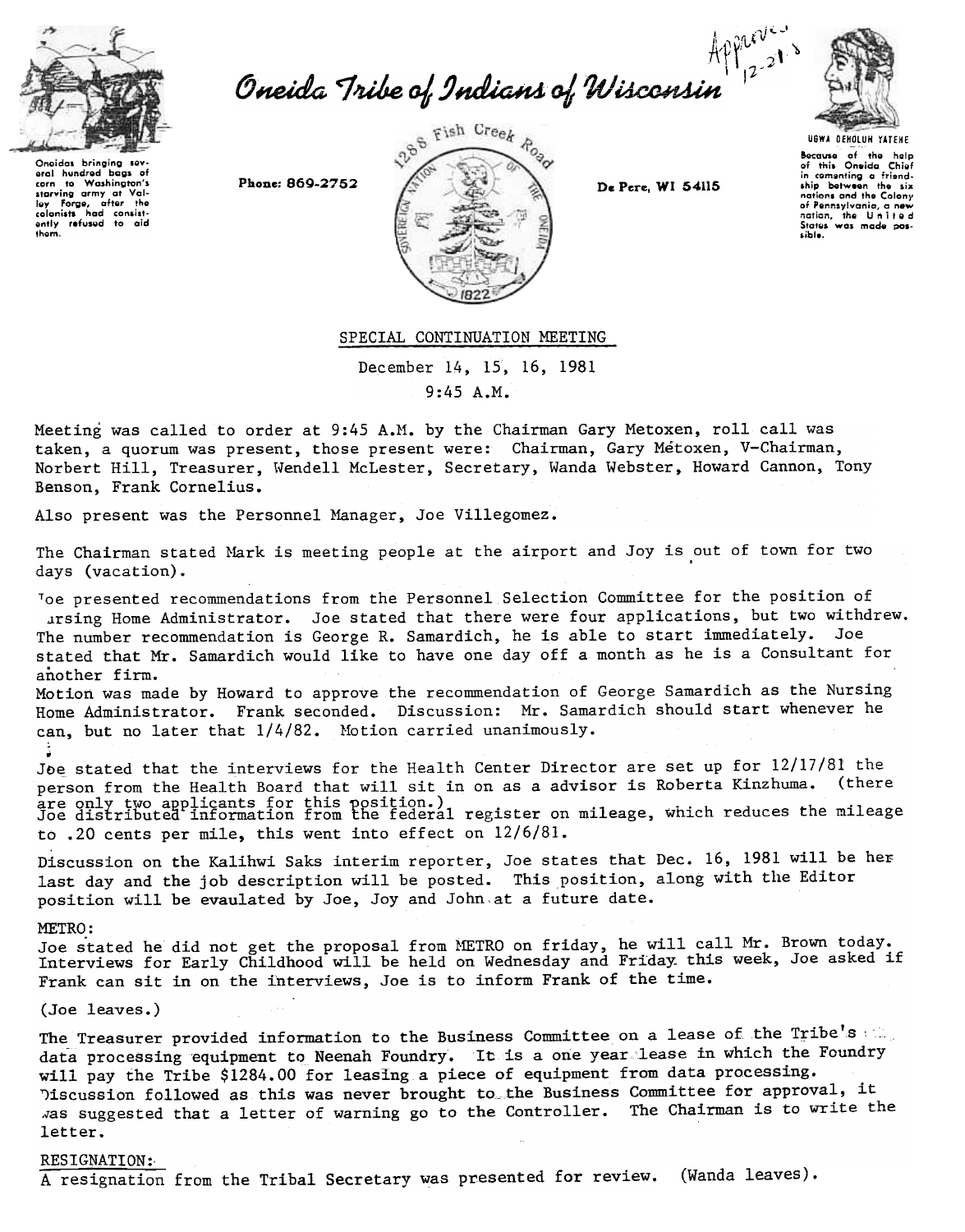maeida Tribe of Indians of Wisconsin  $Spectail$  Meeting -  $12/14/81$ Page 2

Discussion was held on the resignation. lotion was made to accept the resignation with regrets. Motion carried unanimously

(Wanda returns.)

Howard volunteered to work as Acting Secretary until this poeition is filied. The Chairman will write a letter to Howard appointing him to this position.

## TRANSPORTATION:

Carl Rasmussen and Peter Schauer were present, Tony introduced the Business Committee to Peter.

Discussion followed on the need for coordinating/scheduling of transportation on the reservation, also discussed was transferring the scheduling of "transportation from the Commission on Aging to the CHR program. Mr. Schauer stated that the Do-Do Bus is under utilized, he is working on a budget and will present it back to the Committee when he has it complete.

Motion was made by Frank to recess at 12:20. Norbert seconded. Motion carried.

## Meeting continued at 1:35 P.M.

Discussion on tfie resignation of Dick Shikoski, it was presented to the Business Committee on October 8, 1981. Several suggestions were made, one was to have an audience with Dick and the other was to consider his resignation and act on it.

Motion was made by Frank that we accept the Controllers resignation and if he wants to apply he can like anyone else. Howard seconded. Discussion: Mark stated we should meet with Dick and hear his concerns as this a critical position within the Tribe. Vote on the motion was 5 for with 2 opposing (Wanda and Mark.) Motion carried.

Mark stated there will be a hearing on December 22, 1981 in Green Bay on the Nursing Home roject, the Tribe is sueing Nichols and Barone, the Tribe has an Attorney out of Menominee Falls that is representing them. Mark is to brief the Business Committee sometime this week.

#### $\Omega \text{TF}$ :

Bruce has scheduled a meeting on 12/16/81 to inform the Committee what is happening with OTE, he will also present a plan on transferring OTE over to the Tribe.

At 2:20 P.M. the Business Committee went back to work on the red book. .

Meeting recessed at 4:00 P.M. to continue at 9:00 on 12/15/8

## MEETING CONTINUED ON 12-15-81

Meeting was called to order at 9:45 A.M. by Chairman Metoxen, roll call was taken, a quorum was present, those present were: Chairman, Gary Metoxen; V-Chairman, Norbert Hill; Treasurer, Wendell McLester; Secretary, Wanda Webster; Mark Powless, Tony Benson Howard Cannon, Frank Cornelius.

 $-$ 

Also present was the Lawyers, Francis and Jerry.

Francis stated there are now two bills that are pending in Madison on the cigarette issue. The state may try to require the Tribe to collect a tax on sales of cigarette to non-Indians. Francis stated the Tribe can either ignore the State, defeat it policically or work out some kind of financial arrangement with the State. The Chairman will be meeting with the Chairman of the Winnebago Tribe on  $12/17/81$  to discuss the cigarette issue. Mark suggests that the Winnebago Council meet with the\_oneida Business Committee. (Jerry and Francis leave).

Chairman Metoxen stated he had talked with the Lawyers on the letter of warning to the "Ontroller and they suggest that the Chairman should direct the Personnel Manager to send \_he letter of warning, and that Joe should comply with the red bood procedures on this. Motion was made by Howard that the Chairman direct the Personnel Manager to draft a letter of warning to the Controller. Wendell seconded. Motion carried unanimously.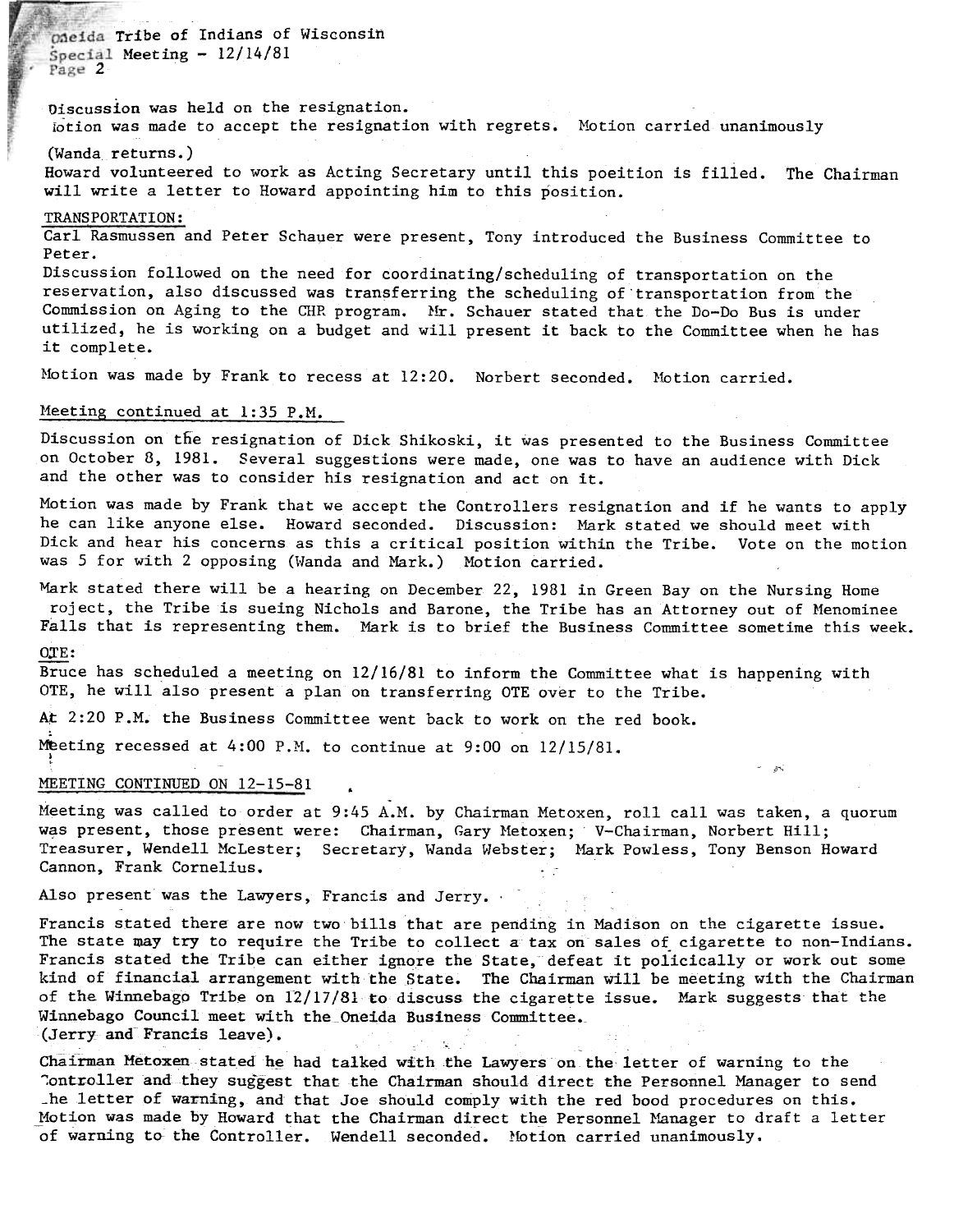.<br>Onqida Tribe of Indians of Wiscons Special Meeting  $-12/15/81$  $Page 3$ 

Iscussion followed on Program Directors making decisions and enforcing tribal policy.

Tony stated we should start meeting on time as we all have other things to do.

Howard stated the Land Committee would like to meet with the Business Committee on 1/11/82 to discuss the Shoreland Ordinance and 24-15 claims. Discussion on meeting with Boards and Committees.

Wendell suggested that we work on the red book suggested changes daily on a regular basi<br>for a certain period of time

Discussion on the Chairman and V-Chairman both out of town at the same time.

Motion was made by Frank to recess at 11:15. Howard seconded. Motion carried.

## Meeting continued at  $1:30$  P.M.

At this time the Business Committee worked on the red book suggested revisions. At 3:20 P.M. Dick and John were present to discuss Dick's resgination.

Discussion followed as to why Dick had not responded to the Chairman's letter. Dick stated he had written a letter to the General Tribal Manager on  $12/3/81$  rescinding his resigning, he did not know it did not get to the Business Committee. (Dick leaves)

The Chairman stated there needs to be a better communication between the General Tribal Manager and the Business Committee, and John should enforce the policies that the Business Committee sets. John stated he feels he is the immediate supervisor over all programs, including the Accounting Office and Personnel Manager, if the Business Committee feels he is not, they should inform him. (John leaves). .

iscussion on the Controller's resignation. . otion was made by Frank to recess at 4:40 P.M. until  $12/16/81$  at 8:30 A.M. Howard seconded. Motion carried.

# MEETING CONTINUED ON 12/16/81 at 9:10 A.M.

Meeting was called to order at 9:10 A.M. by Chairman Metoxen, roll call was taken, a quorum was present, those present were: Chairman, Gary Metoxen; V-Chairman, Norbert Hill; Treasurer, Wendell McLester; Secretary, Wanda Webster, Howard Cannon, Mark Powless, Frank Cprnelius, Tony Benson.

Also present was the Personnel Manager and General Tribal Manager.

Joe stated that METRO has not submitted a contract as of today, Metro is changing their status to a non-profit, they are also proposing to have a subscription program with other townships, their Attorney is in the process of drafting this up, their Attorney would also go after third party billing. (Anna comes and states the Nursing Home Commission wants to meet go arter third party biring. (Anna comes and states the Nursing Home Commission wants to<br>with the Business Committee at 1:00 today.) Joe will get more information and present i<br>to the Committee. to the Committee.

Wendell asks Joe to give the Business Committee a report on the chain of events that took place over the last several months on the Health Ctr. and assurance that the Tribe is getting their dental needs met.

John explained that a notice of violation was given to the Nursing Home on 12/15/81, because there was not a full time Administrator on board. Joe stated he had verbal communication with the Green Bay office which was never relayed to the Madison office, in the conversation the Green Bay office stated it was alright to operate as is, as long as we have an Administrato hired and ready to start. Joe is waiting to hear from the Madison office this morning.

Tohn asked-where does the Controller appeal his-letter of warning, it was explained to himhat the letter of warning will come from the Personnel Manager and he can appeal this to the Business Committee. (John and Joe leave)

--~ -